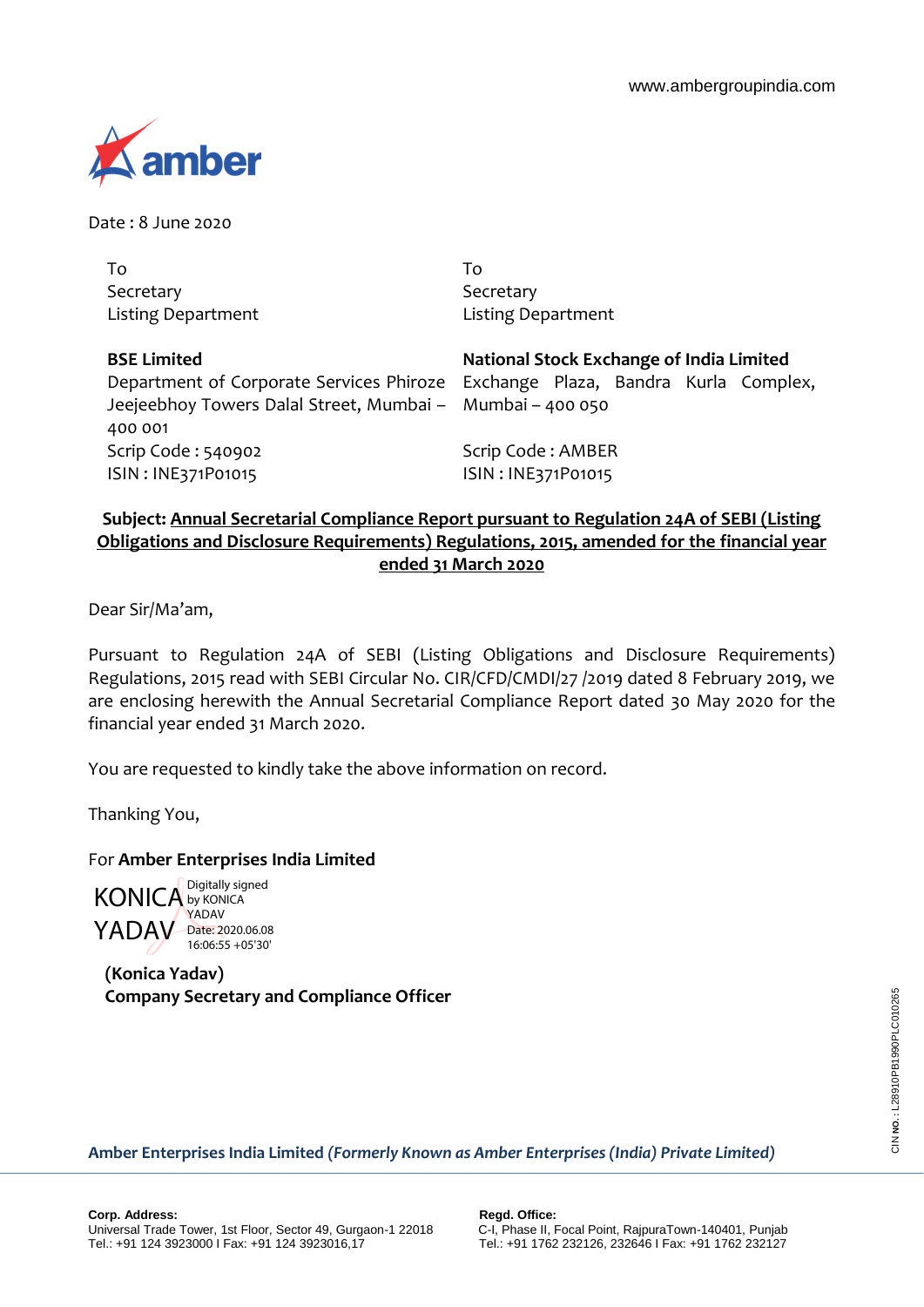

# **AMIT CHATURVEDI & ASSOCIATES COMPANY SECRETARIES**

F 310 B ADITYA ARCADE PREET VIHAR COMMUNITY CENTRE DELHI EAST 110092 M +91-9873179072; Email - amitcschaturvedi@gmail.com

### **SECRETARIAL COMPLIANCE REPORT OF AMBER ENTERPRISES INDIA LIMITED FOR THE YEAR ENDED 31 MARCH 2020**

We, Amit Chaturvedi & Associates have examined:

- (a) all the documents and records made available to us and explanation provided by **Amber Enterprises India Limited** (Formerly known as Amber Enterprises (India) Private Limited) ("the listed entity"),
- (b) the filings/ submissions made by the listed entity to the stock exchanges,
- (c) website of the listed entity,
- (d) any other document/ filing, as may be relevant, which has been relied upon to make this certification,

for the year ended 31 March 2020 ("Review Period") in respect of compliance with the provisions of:

- (a) the Securities and Exchange Board of India Act, 1992 ("SEBI Act") and the Regulations, circulars, guidelines issued thereunder; and
- (b) the Securities Contracts (Regulation) Act, 1956 ("SCRA"), rules made thereunder and the Regulations, circulars, guidelines issued thereunder by the Securities and Exchange Board of India ("SEBI");

Compliances under the specific Regulations, whose provisions and the circulars/ guidelines issued thereunder, have been examined, include:-

- (a) Securities and Exchange Board of India (Listing Obligations and Disclosure Requirements) Regulations, 2015;
- (b) Securities and Exchange Board of India (Issue of Capital and Disclosure Requirements) Regulations, 2018;
- (c) Securities and Exchange Board of India (Substantial Acquisition of Shares and Takeovers) Regulations, 2011;
- (d) Securities and Exchange Board of India (Buyback of Securities) Regulations, 2018; **Not Applicable**
- (e) Securities and Exchange Board of India (Share Based Employee Benefits) Regulations, 2014;
- (f) Securities and Exchange Board of India (Issue and Listing of Debt Securities) Regulations, 2008; - **Not Applicable**
- (g) Securities and Exchange Board of India (Issue and Listing of Non-Convertible and Redeemable Preference Shares) Regulations, 2013; - **Not Applicable**
- (h) Securities and Exchange Board of India (Prohibition of Insider Trading) Regulations, 2015;
- (i) Other Rules/Regulations and circulars/guidelines issued thereunder applicable to the listed entity –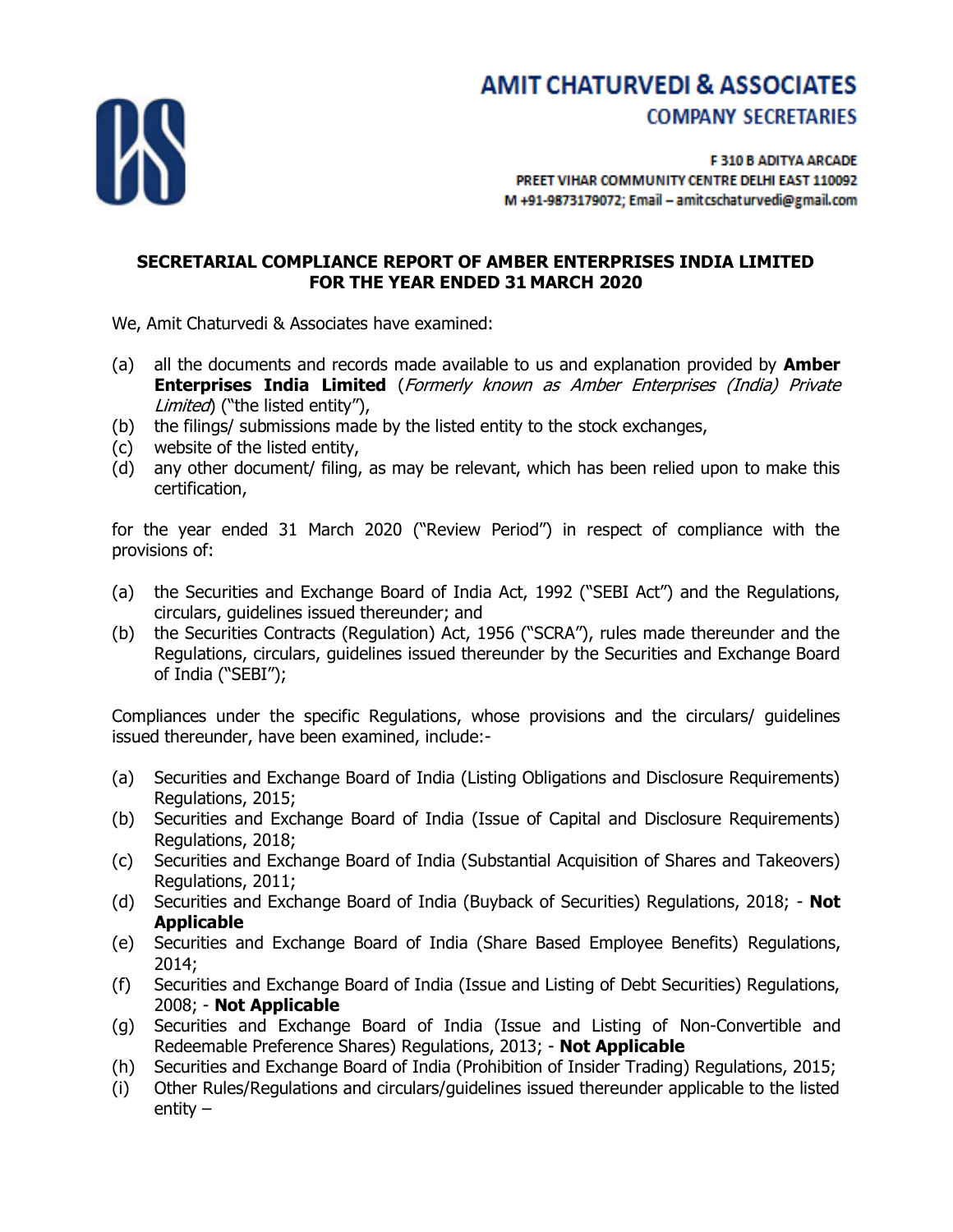

## **AMIT CHATURVEDI & ASSOCIATES COMPANY SECRETARIES**

F 310 B ADITYA ARCADE PREET VIHAR COMMUNITY CENTRE DELHI EAST 110092 M +91-9873179072; Email - amitcschaturvedi@gmail.com

- $\triangleright$  Securities and Exchange Board of India (Depositories and Participants) Regulations, 2018;
- $\triangleright$  The Employees State Insurance Act, 1948, Employees Provident Fund and Miscellaneous Provisions Act, 1952, Employers' Liability Act, 1938, Environment Protection Act, 1986 and other Environmental Laws, Air (Prevention and Control of Pollution) Act, 1981, Factories Act, 1948, Industrial Disputes Act, 1947, Payment of Wages Act, 1936 and other applicable labour Laws.

and based on the above examination, We hereby report that during the Review Period:

(a) The listed entity has complied with the provisions of the above Regulations and circulars/ guidelines issued thereunder, **except** in respect of matters specified below:-

| Sr. | Compliance Requirement        | <b>Deviations</b> | Observations/ Remarks of |  |  |  |
|-----|-------------------------------|-------------------|--------------------------|--|--|--|
| No  | (Regulations / circulars /    |                   | the Practicing Company   |  |  |  |
|     | quidelines including specific |                   | Secretary                |  |  |  |
|     | clause)                       |                   |                          |  |  |  |
| NIL |                               |                   |                          |  |  |  |

- (b) The listed entity has maintained proper records under the provisions of the above Regulations and circulars/ guidelines issued thereunder insofar as it appears from our examination of those records.
- (c) The following are the details of actions taken against the listed entity/ its promoters/ directors/ material subsidiaries either by SEBI or by Stock Exchanges (including under the Standard Operating Procedures issued by SEBI through various circulars) under the aforesaid Acts/ Regulations and circulars/ guidelines issued thereunder:

| Sr.<br>No. | Action taken by | Details of<br>violation | Details of action<br>taken E.g. fines,<br>warning letter, | Observations/remarks<br>of the Practicing<br>Company Secretary, if |
|------------|-----------------|-------------------------|-----------------------------------------------------------|--------------------------------------------------------------------|
|            |                 |                         | debarment, etc.                                           | anv.                                                               |
| NIL        |                 |                         |                                                           |                                                                    |